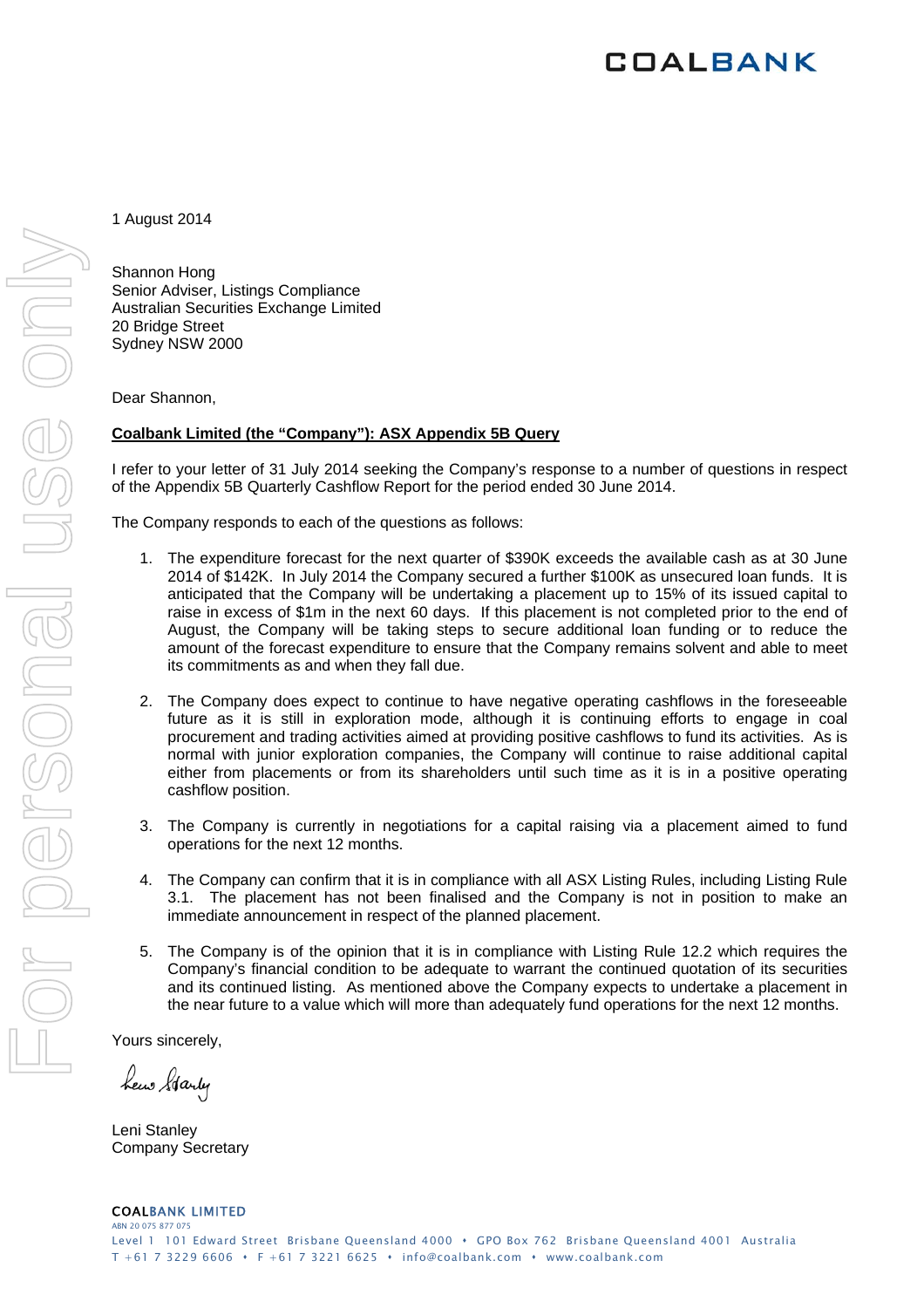

ASX Compliance Pty Limited ABN 26 087 780 489 20 Bridge Street Sydney NSW 2000 PO Box H224 Australia Square NSW 1215

Telephone 61 2 9227 0000 Facsimile 61 2 9227 0440 www.asx.com.au

31 July 2014

Leni Stanley Company Secretary Coalbank Limited C/- Stanley Yeates & Associates Chartered Accountants Level 6, 344 Queen Street Brisbane QLD 4000

By email

Dear Leni,

## **Coalbank Limited (the "Company"): ASX Appendix 5B Query**

I refer to the Company's quarterly report in the form of Appendix 5B for the period ended 30 June 2014 lodged with ASX Market Announcements Platform on Thursday, 31 July (the "Appendix 5B").

ASX notes that the Company has reported the following.

- Receipts from product sales and related debtors of \$0.
- 2. Negative net operating cash flows for the quarter of \$292,000.
- Cash at end of quarter of \$142,000.
- 4. Estimated cash outflows for the next quarter of \$390,000.

In light of the information contained in the Appendix 5B, please respond to each of the following questions.

- 1. It is possible to conclude on the basis of the information provided that if the Company were to expend cash at the rate indicated by the Appendix 5B, the Company may not have sufficient cash to fund its activities. Is this the case, or are there other factors that should be taken into account in assessing the Company's position?
- 2. Does the Company expect that in the future it will have negative operating cash flows similar to those reported in the Appendix 5B for the quarter and, if so, what steps has it taken to ensure that it has sufficient funds in order to continue its operations at that rate?
	- 3. What steps has the Company taken, or what steps does it propose to take, to enable it to continue to meet its business objectives?
- 4. Can the Company confirm that it is in compliance with the listing rules, and in particular, Listing Rule 3.1?
- 5. Please comment on the Company's compliance with Listing Rule 12.2, with reference to the matters discussed in the note to the rule.

#### **When and where to send your response**

This request is made under, and in accordance with Listing Rule 18.7. Your response is required as soon as reasonably possible and, in any event, by not later than 09.30AM AEST on Tuesday, 5 August 2014. If we do not have your